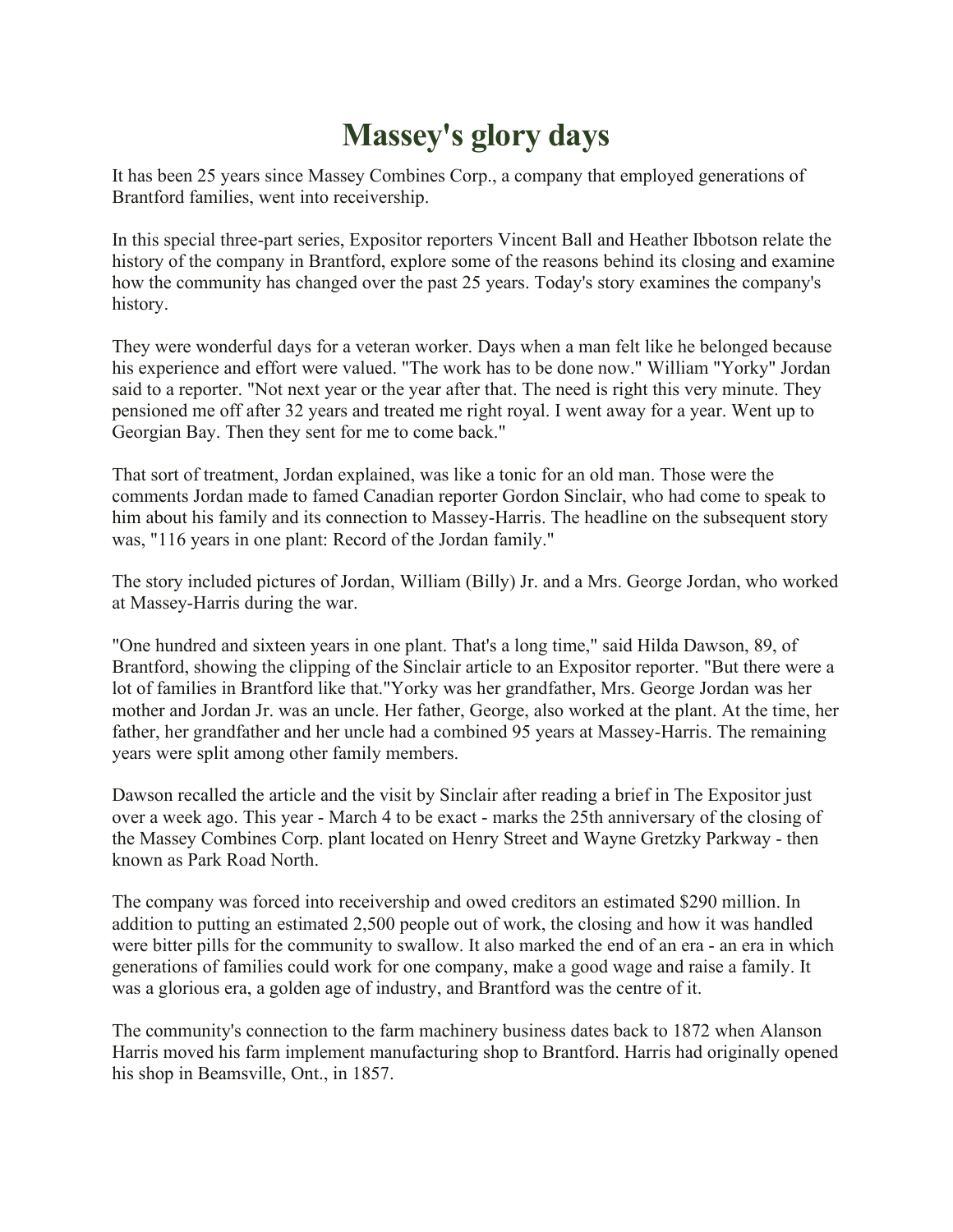A decade earlier, Daniel Massey opened a blacksmith and farm implement shop in Newcastle, Ont., In 1867, Massey started exporting products overseas with the first shipment of reapers and mowers being shipped to Germany.

Massey moved his company to Toronto in 1879 and several years later - in 1891 - A. Harris, Son and Company Ltd. merged with Massey Manufacturing to form Massey-Harris. The new company's headquarters were in Toronto. The merger spawned decades of innovation and growth which included manufacturing plants in Europe, as well as in North America.

In 1911, the company moved into the United States farm machinery market. It also purchased other companies both in North America and Europe, including: F. Perkins Ltd. in Peterborough, England; G. Landini and Figli S.P.A. in Italy; and the tractor assets of Standard Motor Co., England and France. By 1961, the company - now known as Massey-Ferguson Ltd. - had worldwide net sales of \$519 million, up from international sales of \$89 million in 1947. It was the world's largest producer of tractors, combines and diesel engines and had 27 factories in 10 countries including Canada.

In the early 1960s, the company employed more than 40,000 people and sold farm machinery, implements, light industrial tractors, equipment, diesel engines and steel office furniture in 161 countries and territories. Massey-Ferguson was a huge company. And, in the early 1960s, its footprint in Brantford became a whole lot bigger. On June 9, 1964, the company officially opened a new \$13.5-million combine plant on what was then known as Park Road North. It was a massive 567,900 square feet. Construction of the plant had begun two years earlier. Its official opening was attended by the Mitchell Sharp, then the federal minister of Trade and Commerce, as well as representatives from 10 countries. The opening was tied in with the company's introduction of new combine lines. The plant was designed to achieve, in the words of the company, maximum production flexibility so that rapid model changes and retooling could be made with minimal physical plant changes. Company officials said, at the time, that it represented "an investment in the future of North America.""It is a sound investment when it is realized that agriculture and its related industries account for 40% of Canada's gross national product," company president A.A. Thornbrough said at the official opening. "And it is sound when we consider that, in the United States, agriculture is responsible for about 30% of all jobs in the country, including some six million people working to provide the goods and services farmers use."

While the Massey-Ferguson's success can, in part, be attributed to a culture of innovation and expansion, a lot of other factors contributed to its spectacular growth. One of those factors was the implementation of a North American "common market" for farm machinery. The common market meant there were no tariffs on farm machinery goods shipped between Canada and the United States. The removal of the tariffs was deemed important enough to recognize with a plaque that was unveiled at the opening of the Park Road North plant.

"The plaque, which we are about to unveil, states that the dedication of this plant serves to commemorate the 20th anniversary of the removal of tariffs on agriculture equipment between Canada and the United States," Sharp said at the opening. "I think it could well be said that the plant also serves to commemorate the achievements and dedication of Mr. (Tom) Carroll." Carroll had been the chief engineer of the harvesting equipment company when he retired from